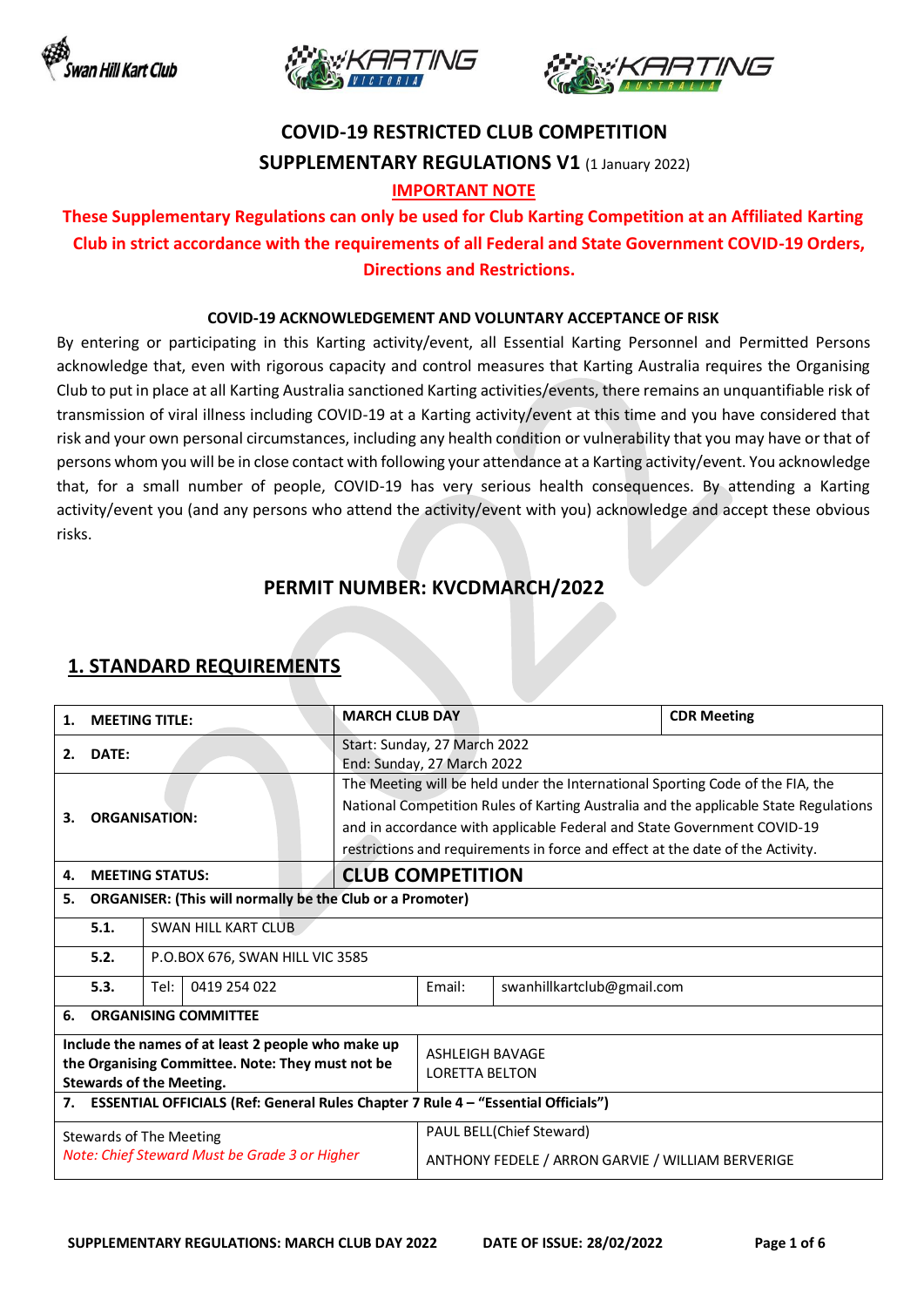





| Clerk of the Course                                                                              | <b>HOWARD McGINNISKIN</b>                                   |  |  |  |
|--------------------------------------------------------------------------------------------------|-------------------------------------------------------------|--|--|--|
| Note: Up to 35 Entries May be Grade 4 or Higher. More than 35 Entries* Must be Grade 3 or Higher |                                                             |  |  |  |
| * See General Rules Chapter 7 Rule 4 Guidance Note 2                                             |                                                             |  |  |  |
| Chief Scrutineer: May be Grade 4 or Higher                                                       | <b>ROB BENNETT</b>                                          |  |  |  |
| Timekeeper:                                                                                      | <b>ASHLEIGH BAVAGE</b>                                      |  |  |  |
| <b>Emergency and Medical Services:</b>                                                           | ARRON GARVIE / COLLEEN MALONY                               |  |  |  |
| <b>OTHER OFFICIALS</b><br>8.                                                                     |                                                             |  |  |  |
| Assistant Clerk Of The Course:                                                                   |                                                             |  |  |  |
| Starter                                                                                          | <b>TRAVIS MCNIVEN</b>                                       |  |  |  |
| <b>Scales Marshal</b>                                                                            | <b>WILLIAM BEVERIDGE</b>                                    |  |  |  |
| <b>Scrutineers</b>                                                                               | BRODIE WORNER / JEREMY WATSON / PETER HAYES / ROB BENNETT   |  |  |  |
| Flag / Lights Marshal                                                                            | <b>SHKC MEMBERS</b>                                         |  |  |  |
| <b>CIRCUIT DETAILS</b><br>9.                                                                     |                                                             |  |  |  |
| <b>Circuit Name:</b>                                                                             | <b>SUN CENTRE KART WAY</b>                                  |  |  |  |
| <b>Circuit Address:</b>                                                                          | SWAN HILL MOTORPLEX, SEA LAKE-SWAN HILL ROAD, SWAN HILL VIC |  |  |  |
|                                                                                                  | 3585                                                        |  |  |  |
| <b>Track Length:</b>                                                                             | 832 Metres                                                  |  |  |  |
| <b>Direction Of Racing:</b>                                                                      | Clockwise                                                   |  |  |  |
| <b>Track Density:</b>                                                                            | 32                                                          |  |  |  |
| <b>Notice Board:</b>                                                                             | <b>REAR OF GRID</b>                                         |  |  |  |
| <b>Stewards Office:</b>                                                                          | OPPOSITE MAIN STRAIGHT-NEXT TO RACE SECRETARY OFFICE        |  |  |  |
| <b>Mechanical Breakdown Lane:</b>                                                                | Will Not be in use at this Meeting.                         |  |  |  |
| Parc Fermé                                                                                       | <b>INGRID &amp; LEFT OF SCALES AREA</b>                     |  |  |  |

# **2. ADMINISTRATION**

| 1.                                |                                                                                          |                 |            |                                            |  |  |
|-----------------------------------|------------------------------------------------------------------------------------------|-----------------|------------|--------------------------------------------|--|--|
|                                   | Anyone that holds a KA karting licence may compete at club events                        |                 |            |                                            |  |  |
| 2.                                | The Club must maintain a register of all permitted persons who enter the Circuit for the |                 |            |                                            |  |  |
|                                   | Event.                                                                                   |                 |            |                                            |  |  |
| 3.                                | The number of entries in the Event is strictly limited by Government Directions/Orders.  |                 |            |                                            |  |  |
|                                   | Pre-entry for the Event is essential. There will be NO ENTRIES ACCEPTED ON THE DAY.      |                 |            |                                            |  |  |
|                                   | The Competition Groups listed below are permitted to compete at this Meeting.            |                 |            |                                            |  |  |
| <b>COMPETITION GROUPS</b><br>4.   | Competition Group names as listed in the 2022 Australian Karting Manual Competition      |                 |            |                                            |  |  |
|                                   | Rules Chapter 5 Rule 7 must be used.                                                     |                 |            |                                            |  |  |
|                                   | See the Important Notes for Clubs About 4SS Racing (Class Rules, Chapter 20)             |                 |            |                                            |  |  |
| <b>Competition Group</b>          | <b>Eligible Classes for each Competition Group</b>                                       |                 |            |                                            |  |  |
| Cadet                             | Cadet 9                                                                                  | Cadet 12        | Cadet 4SS  | <b>NOTE: Cadet 9 and Cadet 4SS MUST be</b> |  |  |
|                                   |                                                                                          |                 |            | arranged behind Cadet 12.                  |  |  |
| <b>Junior (Lower Performance)</b> | KA4                                                                                      | 4SS Junior      | Yamaha     |                                            |  |  |
| Junior (Higher Performance)       | KA3                                                                                      | KA <sub>2</sub> | Junior Max | Junior Performance                         |  |  |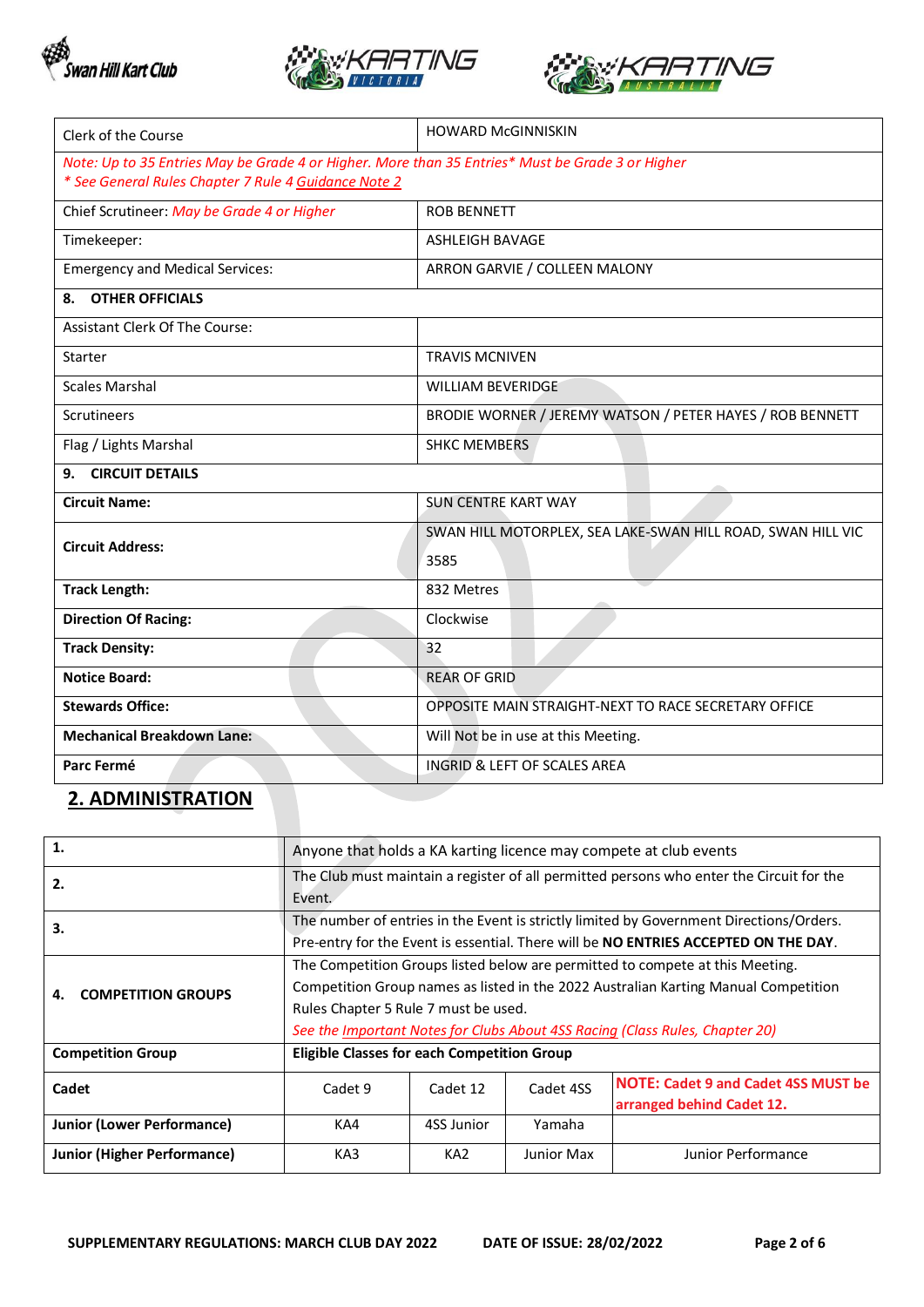





| <b>Senior 4 Stroke</b>                                                                                                                | 4SS Senior                                                       |                | 4SS<br>Supermaxx            |         |                                                                                                                          |  |
|---------------------------------------------------------------------------------------------------------------------------------------|------------------------------------------------------------------|----------------|-----------------------------|---------|--------------------------------------------------------------------------------------------------------------------------|--|
|                                                                                                                                       |                                                                  |                |                             |         |                                                                                                                          |  |
| <b>Senior (Lower Performance)</b>                                                                                                     | KA4                                                              |                | KA3                         | Yamaha  | TaG 125 Restricted                                                                                                       |  |
| <b>Senior TaG</b>                                                                                                                     | <b>TaG 125</b>                                                   |                | X30                         |         |                                                                                                                          |  |
| <b>Open Performance</b>                                                                                                               | KZ <sub>2</sub>                                                  |                | D <sub>D</sub> <sub>2</sub> | Gearbox | Open Performance                                                                                                         |  |
| (2) groups.                                                                                                                           |                                                                  |                |                             |         | Should any Competition Group reach 80% of the Track Density, the Classes in that Competition Group may be split into two |  |
| <b>ENTRIES</b><br>5.                                                                                                                  |                                                                  |                |                             |         |                                                                                                                          |  |
| 2.1 ENTRIES OPEN:                                                                                                                     | <lnsert time=""> 21/03/2022</lnsert>                             |                |                             |         |                                                                                                                          |  |
|                                                                                                                                       |                                                                  |                |                             |         | Two (2) day prior to the commencement of the Meeting <lnsert time=""> 24/03/2022 THERE ARE NO</lnsert>                   |  |
| 2.2 ENTRIES CLOSE:                                                                                                                    | LATE ENTRIES ACCEPTED.                                           |                |                             |         |                                                                                                                          |  |
| 2.4 ENTRIES CLOSE:                                                                                                                    | @ 11.59 pm 24/03/2022                                            |                |                             |         |                                                                                                                          |  |
| <b>ENTRY FEE</b><br>6.                                                                                                                |                                                                  |                |                             |         |                                                                                                                          |  |
| 3.1 The Entry Fee for each Competition Group at this Meeting including GST including the TDF levy is as follows:                      |                                                                  |                |                             |         |                                                                                                                          |  |
| <b>Competition Group Name</b>                                                                                                         |                                                                  |                | <b>Entry Fee</b>            |         |                                                                                                                          |  |
| All Groups                                                                                                                            |                                                                  | \$35 per entry |                             |         |                                                                                                                          |  |
| Second or Third Groups Entered                                                                                                        |                                                                  | \$15 each      |                             |         |                                                                                                                          |  |
| <b>ENTRY PROCEDURE</b><br>7.                                                                                                          |                                                                  |                |                             |         |                                                                                                                          |  |
| 4.1 Each Entry for this Meeting must be made using the CMS as follows:                                                                |                                                                  |                |                             |         |                                                                                                                          |  |
|                                                                                                                                       | Log on to your driver information via http://www.karting.net.au/ |                |                             |         |                                                                                                                          |  |
|                                                                                                                                       | Click on the licence and entries icon (top centre of the screen) |                |                             |         |                                                                                                                          |  |
| ٠                                                                                                                                     | Click on the "Enter a Race Meeting" icon                         |                |                             |         |                                                                                                                          |  |
| Enter your log on details                                                                                                             |                                                                  |                |                             |         |                                                                                                                          |  |
| ٠                                                                                                                                     | Under 'My Details' functions, choose 'Pre Enter Race Meeting'    |                |                             |         |                                                                                                                          |  |
| Choose the State in which the Meeting is being held                                                                                   |                                                                  |                |                             |         |                                                                                                                          |  |
| Choose the Club who is the Organiser of the Meeting<br>$\bullet$<br>4.2 Payment of the Entry Fee can be made as follows:              |                                                                  |                |                             |         |                                                                                                                          |  |
| Credit card Payments can be made via CMS using SecurePay ONLY                                                                         |                                                                  |                |                             |         |                                                                                                                          |  |
| MINIMUM ENTRIES (TWO) 2<br>8.                                                                                                         |                                                                  |                |                             |         |                                                                                                                          |  |
| 5.1 <choose a="" number=""> is the minimum number of pre-entries which must be received for each Competition Group.</choose>          |                                                                  |                |                             |         |                                                                                                                          |  |
| 5.2 If insufficient entries are received for a Competition Group to form in its own right, the Competition Group must be consolidated |                                                                  |                |                             |         |                                                                                                                          |  |
| in accordance with the Competition Rules Chapter $1 -$ Rule 9.                                                                        |                                                                  |                |                             |         |                                                                                                                          |  |
| <b>BRING A MATE SESSION</b><br>9.                                                                                                     |                                                                  |                |                             |         |                                                                                                                          |  |
|                                                                                                                                       | 6.1 A "Bring a Mate" session Will be conducted at this Meeting.  |                |                             |         |                                                                                                                          |  |
| <b>10. TEAMS COMPETITION</b>                                                                                                          |                                                                  |                |                             |         |                                                                                                                          |  |
| 7.1 Teams Competition Will Not be conducted at this Meeting.                                                                          |                                                                  |                |                             |         |                                                                                                                          |  |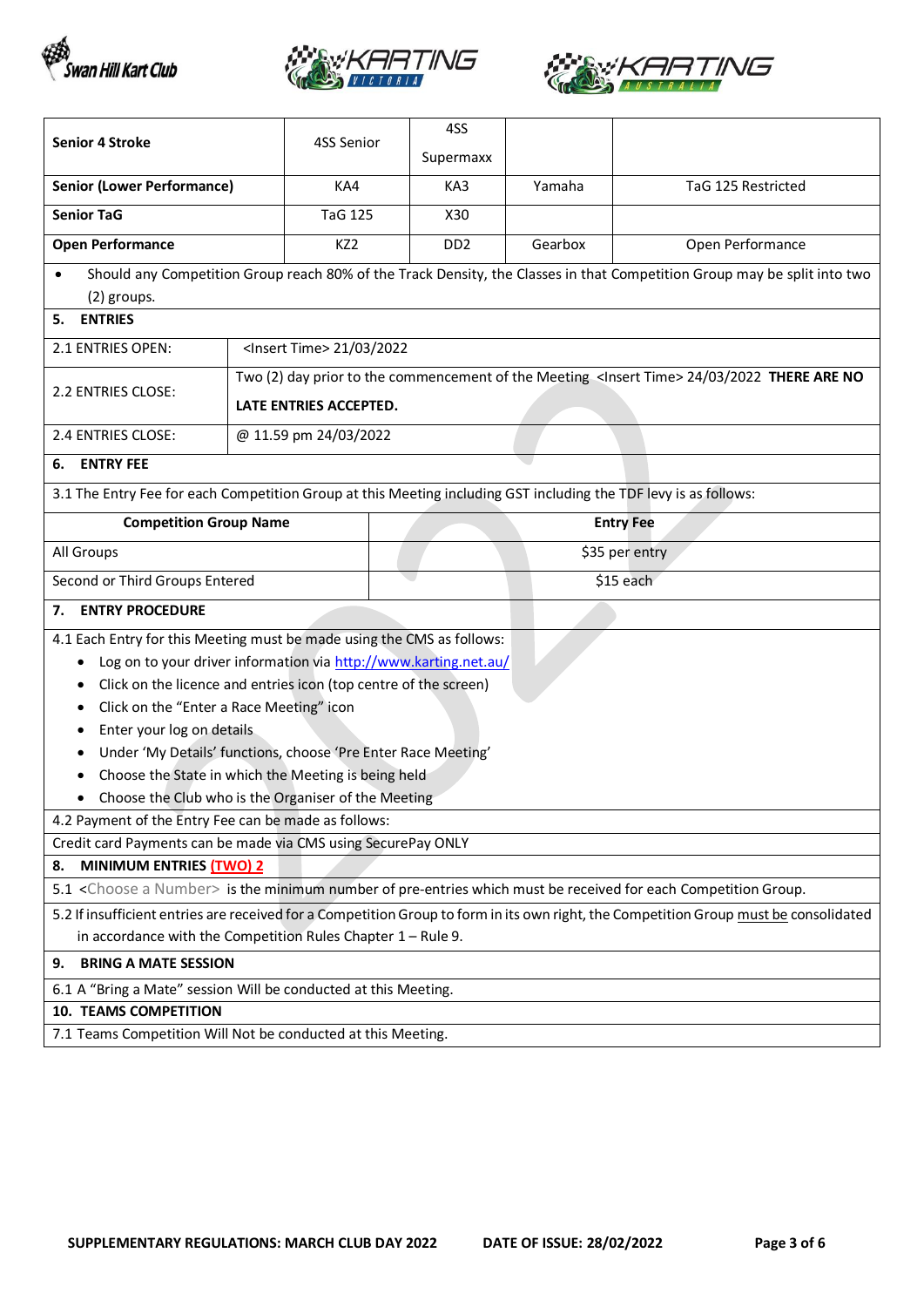





## **3. SPECIFIC COVID-19 RESTRICTION AND MITIGATION REQUIREMENTS**

|                                                                                                                                                         | <b>COVIDSafe ACTION PLAN (When required at law)</b>                                                                                                                           |  |  |  |  |  |
|---------------------------------------------------------------------------------------------------------------------------------------------------------|-------------------------------------------------------------------------------------------------------------------------------------------------------------------------------|--|--|--|--|--|
| The Club has completed a COVIDSafe Action Plan and submitted it to the relevant State Government Department.                                            |                                                                                                                                                                               |  |  |  |  |  |
| All actions identified as being required to be done to create a COVIDSafe Event and Club facility must be carried out prior to and<br>during the Event. |                                                                                                                                                                               |  |  |  |  |  |
| 1.                                                                                                                                                      | PERMITTED AND NON-PERMITTED PERSONS                                                                                                                                           |  |  |  |  |  |
|                                                                                                                                                         | No person who has symptoms consistent with COVID-19 (this includes any fever, respiratory                                                                                     |  |  |  |  |  |
| 1.1.                                                                                                                                                    | symptoms, shortness of breath, sore throat, cough, lack of smell or fatigue) is permitted to attend                                                                           |  |  |  |  |  |
|                                                                                                                                                         | the Circuit or participate in the Event.                                                                                                                                      |  |  |  |  |  |
|                                                                                                                                                         | Any person who starts to feel unwell or to exhibit symptoms of COVID-19 during the Event must                                                                                 |  |  |  |  |  |
|                                                                                                                                                         |                                                                                                                                                                               |  |  |  |  |  |
| 1.2.                                                                                                                                                    | immediately avoid contact with all persons at the Circuit and MUST IMMEDIATELY LEAVE the                                                                                      |  |  |  |  |  |
|                                                                                                                                                         | Circuit.                                                                                                                                                                      |  |  |  |  |  |
|                                                                                                                                                         | Note - The number chosen in 2.1 must not exceed the maximum number of people permitted to gather under State                                                                  |  |  |  |  |  |
| 2.                                                                                                                                                      | <b>Public Health Authority Orders/Directions/Regulations.</b>                                                                                                                 |  |  |  |  |  |
|                                                                                                                                                         | SOCIAL DISTANCING AND DENSITY REQUIRMENTS                                                                                                                                     |  |  |  |  |  |
| 2.1.                                                                                                                                                    | Essential Karting Personnel and Permitted Persons are not permitted to gather in groups greater than 50 while in                                                              |  |  |  |  |  |
| 2.2.                                                                                                                                                    | attendance at the Event. (Delete if no limit on Group size by the State Government required)<br>Government prescribed Social Distancing measures must always be observed.     |  |  |  |  |  |
| 2.3.                                                                                                                                                    | The use by Permitted Persons of any indoor facilities is strictly limited by the Density Quotient of the room as included                                                     |  |  |  |  |  |
|                                                                                                                                                         | in the Club's COVIDSafe Action Plan.                                                                                                                                          |  |  |  |  |  |
| 2.4.                                                                                                                                                    | Food service provided at the Event must fully comply with<br>all<br>State Public<br>Health Authority                                                                          |  |  |  |  |  |
|                                                                                                                                                         | Orders/Directions/Regulations.                                                                                                                                                |  |  |  |  |  |
|                                                                                                                                                         | Hand Hygiene must be available at all food service outlets.<br>Regular cleaning in accordance with the Club's COVIDSafe Action Plan MUST be carried out throughout the Event. |  |  |  |  |  |
| 3.                                                                                                                                                      | <b>Check In Requirements</b>                                                                                                                                                  |  |  |  |  |  |
|                                                                                                                                                         | All Attendees MUST complete and submit the Karting Australia COVID-19 Declaration, or the compulsory State                                                                    |  |  |  |  |  |
| 3.1                                                                                                                                                     | Government issued QR Code Check-In (delete which is not relevant) upon arrival at the venue if required by the                                                                |  |  |  |  |  |
|                                                                                                                                                         | <b>State or Federal Government.</b>                                                                                                                                           |  |  |  |  |  |
| 4.                                                                                                                                                      | HYGIENE FACILITIES - TOILET/WASHROOM FACILITIES and HAND SANITISER                                                                                                            |  |  |  |  |  |
| 4.1                                                                                                                                                     | The Club is required to provide facilities to ensure general and sensible hygiene practices are maintained.                                                                   |  |  |  |  |  |
| 4.2                                                                                                                                                     | Toilet and washroom facilities at the Circuit must be open and available for use.                                                                                             |  |  |  |  |  |
|                                                                                                                                                         | Washroom facilities must be properly equipped with liquid soap, running water and either air hand driers or paper                                                             |  |  |  |  |  |
| 4.3                                                                                                                                                     | towels.<br>The toilets and washroom facilities must be cleaned at least once during the day or as otherwise required in                                                       |  |  |  |  |  |
|                                                                                                                                                         | accordance with the Club's COVIDSafe Action Plan                                                                                                                              |  |  |  |  |  |
|                                                                                                                                                         | It is strongly recommended that Essential Karting Personnel and Permitted Persons bring their own supply of hand                                                              |  |  |  |  |  |
| 4.4                                                                                                                                                     | sanitiser for use in accordance with government recommendations in addition to hand sanitiser that is supplied by the                                                         |  |  |  |  |  |
|                                                                                                                                                         | Club.                                                                                                                                                                         |  |  |  |  |  |

#### **4. COMPETITION**

| $\mathbf{1}$ .   | <b>FORMAT OF RACING – CLUB COMPETITION GROUPS</b> |                                                                                                   |  |  |  |
|------------------|---------------------------------------------------|---------------------------------------------------------------------------------------------------|--|--|--|
| 1.1              | <b>Practice</b>                                   | 4 Practice session/s of 8:30am to 10:30am will be held.                                           |  |  |  |
| 1.2              | Qualifying                                        | There Will Not be Timed Qualifying at this Event.                                                 |  |  |  |
| 1.3              | <b>Heats &amp; Final</b>                          | The system of gridding will be in accordance with State Regulations - Club Competition Format No. |  |  |  |
| <b>DISTANCES</b> |                                                   |                                                                                                   |  |  |  |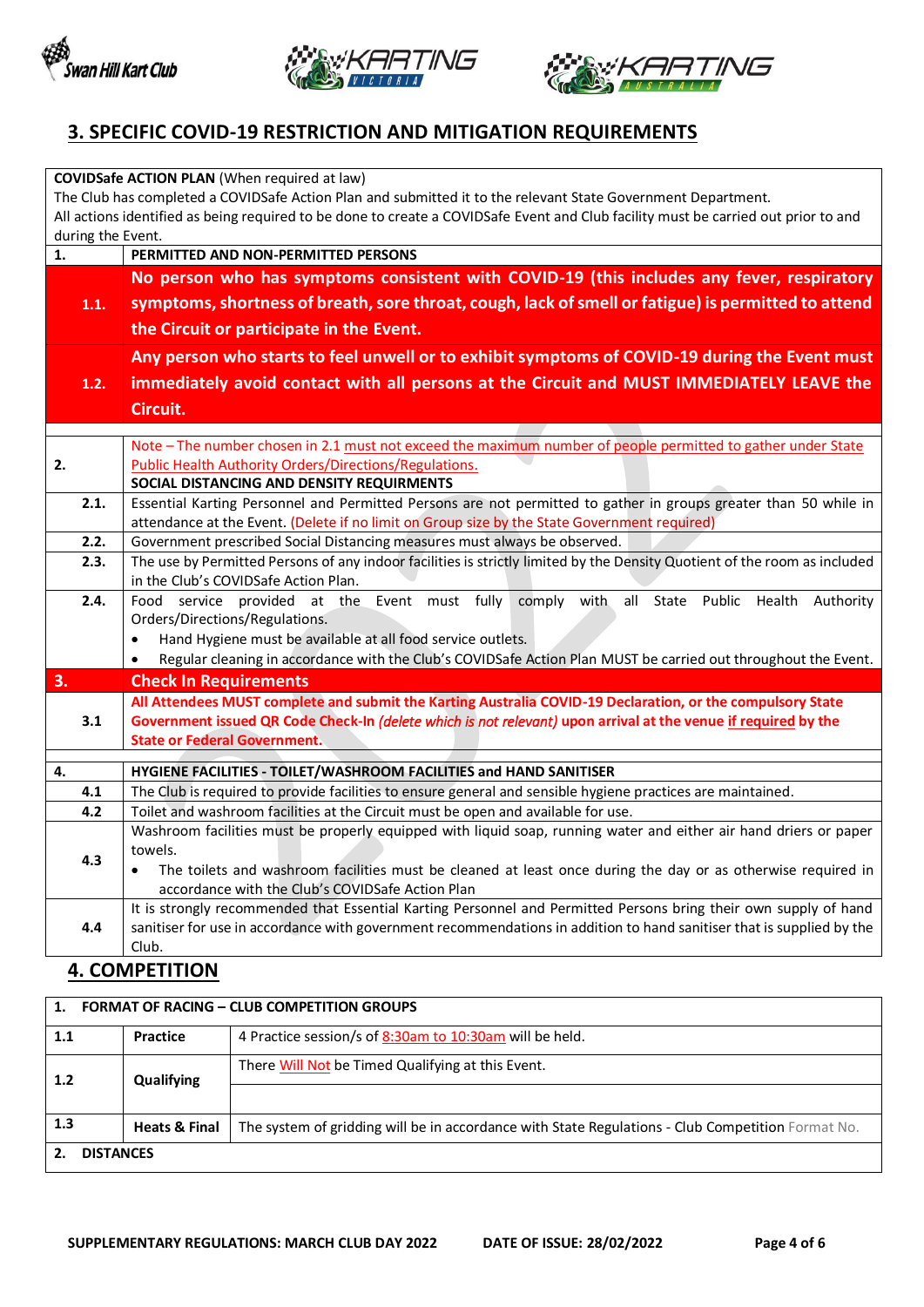





| Heat 1                           |                                                                                                                                                                                                      | 8                                 | Heat 2                                                                      | 8                                                                                                                                                                            | Heat 3 | 8 |  |  |
|----------------------------------|------------------------------------------------------------------------------------------------------------------------------------------------------------------------------------------------------|-----------------------------------|-----------------------------------------------------------------------------|------------------------------------------------------------------------------------------------------------------------------------------------------------------------------|--------|---|--|--|
| Heat 4                           |                                                                                                                                                                                                      | N/A                               | <b>Final</b>                                                                | 8                                                                                                                                                                            |        |   |  |  |
| З.                               | <b>ACCESS TO CIRCUIT</b>                                                                                                                                                                             |                                   |                                                                             |                                                                                                                                                                              |        |   |  |  |
| 3.1                              | Competitors will be permitted to enter the Circuit from 8am on 13/02/2022                                                                                                                            |                                   |                                                                             |                                                                                                                                                                              |        |   |  |  |
| 4.                               | <b>DRIVERS BRIEFING</b>                                                                                                                                                                              |                                   |                                                                             |                                                                                                                                                                              |        |   |  |  |
| 4.1                              | Drivers Briefing notes will be advised in an electronic format OR over the PA system to all Competitors. Any<br>questions should be directed to the Chief Steward prior to the start of Competition. |                                   |                                                                             |                                                                                                                                                                              |        |   |  |  |
| 5.                               | <b>SCRUTINEERING</b>                                                                                                                                                                                 |                                   |                                                                             |                                                                                                                                                                              |        |   |  |  |
|                                  | All Competitors will be required to complete an electronic Scrutineering Form (Insert the link to the Scrutineering                                                                                  |                                   |                                                                             |                                                                                                                                                                              |        |   |  |  |
| 5.1                              |                                                                                                                                                                                                      |                                   | Form provided by KA) via a URL provided to them by the Host Club.           |                                                                                                                                                                              |        |   |  |  |
|                                  |                                                                                                                                                                                                      |                                   | https://kartingaustralia.wufoo.com/forms/ka-scrutineering-record-swan-hill/ |                                                                                                                                                                              |        |   |  |  |
| 5.2                              |                                                                                                                                                                                                      |                                   | This form will be submitted to the Race Secretary in an electronic format.  |                                                                                                                                                                              |        |   |  |  |
| 5.3                              |                                                                                                                                                                                                      |                                   |                                                                             | Scrutineering Stickers will be available for collection from <insert location=""> between <insert time=""> and <insert< th=""><th></th><th></th></insert<></insert></insert> |        |   |  |  |
|                                  | Time>                                                                                                                                                                                                |                                   |                                                                             |                                                                                                                                                                              |        |   |  |  |
| 6. FUEL                          |                                                                                                                                                                                                      |                                   |                                                                             |                                                                                                                                                                              |        |   |  |  |
| 6.1                              | PULP and E10 PULP are the only fuels permitted to be used at this Meeting.                                                                                                                           |                                   |                                                                             |                                                                                                                                                                              |        |   |  |  |
| 6.2                              | Control Fuel Will Not be used at this Meeting.                                                                                                                                                       |                                   |                                                                             |                                                                                                                                                                              |        |   |  |  |
| 7.                               | <b>TIMETABLE</b>                                                                                                                                                                                     |                                   |                                                                             |                                                                                                                                                                              |        |   |  |  |
| 7.1                              | SUNDAY and 13/02/2022                                                                                                                                                                                |                                   |                                                                             |                                                                                                                                                                              |        |   |  |  |
|                                  | <b>TIME</b><br><b>ACTIVITY</b>                                                                                                                                                                       |                                   |                                                                             |                                                                                                                                                                              |        |   |  |  |
| a)                               |                                                                                                                                                                                                      | 8am/8:30am                        |                                                                             | Gates open/Track gates opens                                                                                                                                                 |        |   |  |  |
| b)                               |                                                                                                                                                                                                      | TBA                               |                                                                             | <b>TBA Canteen</b>                                                                                                                                                           |        |   |  |  |
| c)                               |                                                                                                                                                                                                      | 8am - 10:30am                     |                                                                             | Practice                                                                                                                                                                     |        |   |  |  |
| d)                               | 10:40am<br>Drivers Briefing over PA                                                                                                                                                                  |                                   |                                                                             |                                                                                                                                                                              |        |   |  |  |
| e)                               |                                                                                                                                                                                                      | At completion of drivers briefing |                                                                             | RACING - HEAT 1 & 2                                                                                                                                                          |        |   |  |  |
|                                  |                                                                                                                                                                                                      | <b>FOLLOWED BY</b>                |                                                                             | <b>LUNCH BREAK</b>                                                                                                                                                           |        |   |  |  |
|                                  |                                                                                                                                                                                                      | <b>FOLLOWED BY</b>                |                                                                             | RACING - HEAT 3 & FINALS                                                                                                                                                     |        |   |  |  |
| <b>TROPHIES AND PRIZES</b><br>8. |                                                                                                                                                                                                      |                                   |                                                                             |                                                                                                                                                                              |        |   |  |  |
| 8.1                              | Medallions awarded first / second / third placegetters of each FORMED class                                                                                                                          |                                   |                                                                             |                                                                                                                                                                              |        |   |  |  |
|                                  | Race Results are based on 401 pts system with field +1 for DNF / Pts accumulate to End of Year Presentations                                                                                         |                                   |                                                                             |                                                                                                                                                                              |        |   |  |  |
| 8.2                              | There will be a gathering for a Presentation of Trophies and Prizes at the end of CompetitioOn in accordance with                                                                                    |                                   |                                                                             |                                                                                                                                                                              |        |   |  |  |
|                                  | <b>Government Restrictions</b>                                                                                                                                                                       |                                   |                                                                             |                                                                                                                                                                              |        |   |  |  |